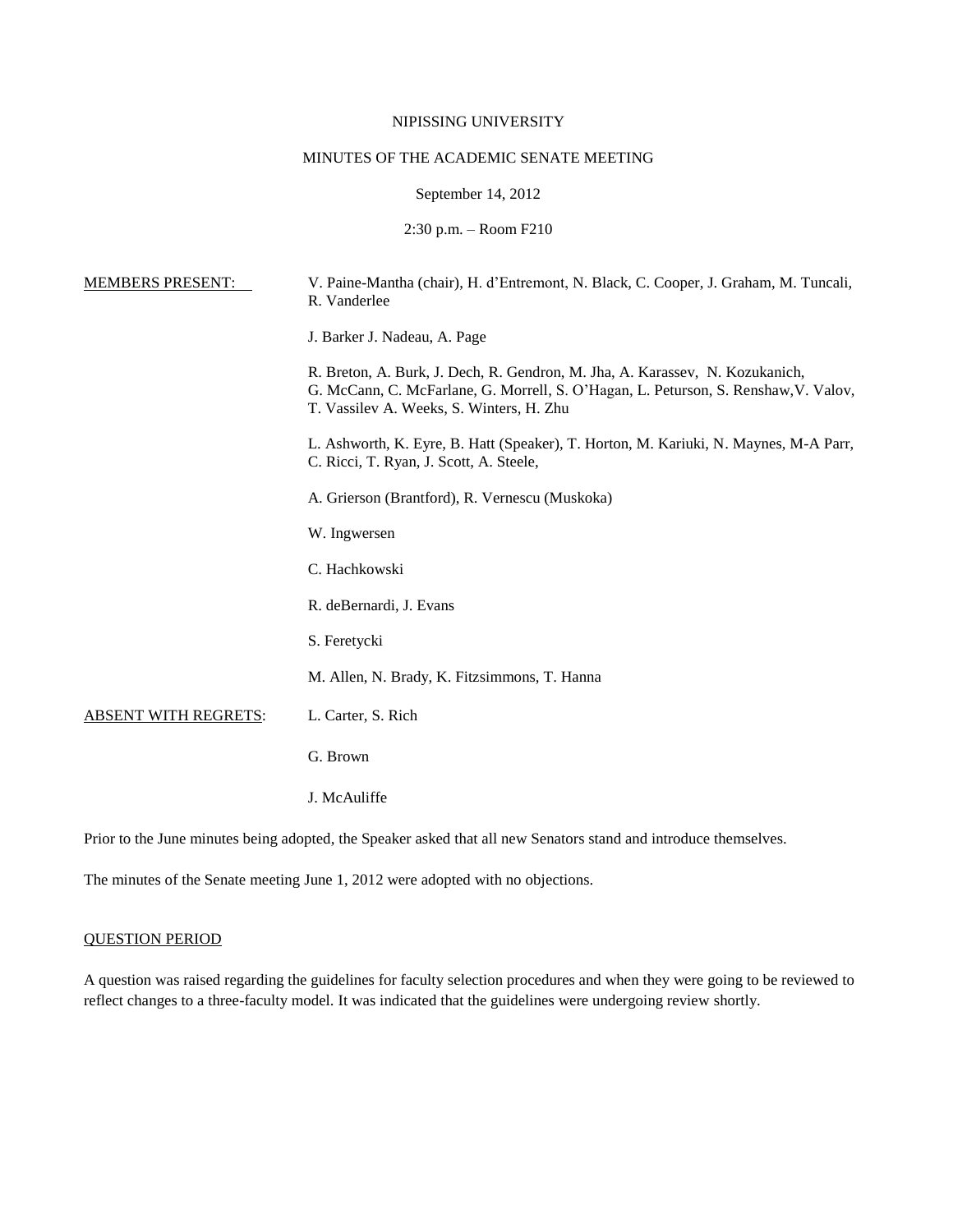There were a number of questions regarding CFTL, specifically how to avoid major shutdowns, demands on our server, and support for those faculty members who require assistance in a timely fashion. The Vice-President Operations explained that University Technology Services (UTS) and CFTL are in the process of working towards a best practice model with UTS becoming more involved with troubleshooting aspect.

## REPORTS of STANDING COMMITTEES and FACULTY or UNIVERSITY COUNCILS

## **Senate Executive Committee Report**

## **June 12, 2012 Report**

MOTION 1: Moved by V. Paine-Mantha, seconded by A. Burk that the Report of the Senate Executive Committee dated June 12, 2012 be received. CARRIED

## **June 26, 2012 Report**

MOTION 2: Moved by V. Paine-Mantha, seconded by C. McFarlane that the Report of the Senate Executive Committee dated June 26, 2012 be received. CARRIED

### **August 29, 2012 Report**

MOTION 3: Moved by V. Paine-Mantha, seconded by M-A Parr that the Report of the Senate Executive Committee dated August 29, 2012 be received. CARRIED

# **September 6, 2012 Report**

- MOTION 4: Moved by M. Tuncali, seconded by T. Hanna that the Report of the Senate Executive Committee dated September 6, 2012 be received. CARRIED
- MOTION 5: Moved by M. Tuncali, seconded by H. d'Entremont that the Senate Regulations and Policies, September 2012 be adopted as outlined in the attached Table of Contents. CARRIED

### **Undergraduate Studies Committee Report**

MOTION 6: Moved by R. Vanderlee, seconded by C. Cooper that the Report of the Undergraduate Studies Committee dated June 20, 2012, be received. CARRIED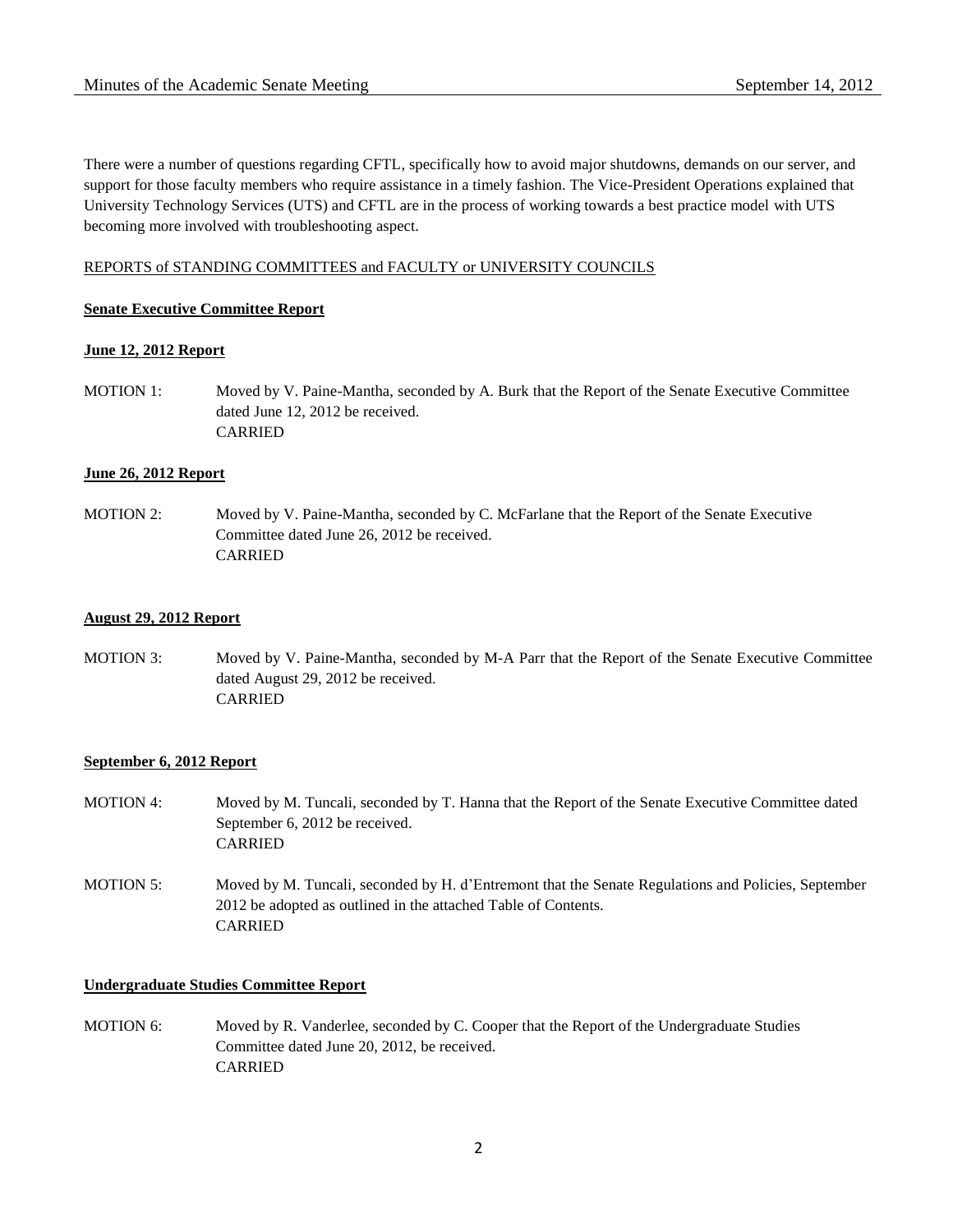| <b>MOTION 7:</b>                       | Moved by R. Vanderlee, seconded by C. McFarlane that Senate receive the program expectations for the<br>following:<br><b>Biology</b><br>$\bullet$<br>Bachelor Degree and a Bachelor Degree Honours in Computer Science<br>٠                                                                                                                                                                                                                                                                                               |
|----------------------------------------|---------------------------------------------------------------------------------------------------------------------------------------------------------------------------------------------------------------------------------------------------------------------------------------------------------------------------------------------------------------------------------------------------------------------------------------------------------------------------------------------------------------------------|
|                                        | Bachelor Degree and a Bachelor Degree Honours in Mathematics<br>$\bullet$<br>Bachelor Degree and a Bachelor Degree Honours in Science and Technology<br>$\bullet$<br>Economics<br>$\bullet$<br><b>Political Science</b><br>$\bullet$<br><b>CARRIED</b>                                                                                                                                                                                                                                                                    |
| <b>MOTION 8:</b>                       | Moved by R. Vanderlee, seconded by C. Cooper that Senate approve that the Environmental<br>Science/Physical Geography (ESPG) program be deleted from the academic calendar.<br><b>CARRIED</b>                                                                                                                                                                                                                                                                                                                             |
| <b>MOTION 9:</b>                       | Moved by R. Vanderlee, seconded by C. Cooper that Senate approve that enrolment in the ESPG<br>program cease as of September 2012.<br><b>CARRIED</b>                                                                                                                                                                                                                                                                                                                                                                      |
| <b>MOTION 10:</b>                      | Moved by R. Vanderlee, seconded by S. O'Hagan that Senate approve that the Environmental<br>Geography BSc be renamed Environment and Physical Geography.<br><b>CARRIED</b>                                                                                                                                                                                                                                                                                                                                                |
| <b>MOTION 11:</b>                      | Moved by R. Vanderlee, seconded by N. Brady that Senate approve the non-substantive changes to the<br>BPHE courses listed in the attached document.<br><b>CARRIED</b>                                                                                                                                                                                                                                                                                                                                                     |
| <b>MOTION 12:</b>                      | Moved by R. Vanderlee, seconded by C. Hachkowski that Senate approve that changes be made to the<br>following course credit values to ensure consistency with the Schulich School of Education's Bachelor<br>of Education—Consecutive (Primary/Junior) and the academic practice of other Faculties at Nipissing<br>University:<br>EDUC 4158 – From 2 credits to 3 credits, as the course is 36 hours in length<br>$\bullet$<br>EDUC 4159 – From 2 credits to 3 credits, as the course is 36 hours in length<br>$\bullet$ |
|                                        | EDUC 4168 – From 2 credits to 3 credits, as the course is 36 hours in length<br>$\bullet$<br>EDUC 4169 – From 2 credits to 3 credits, as the course is 36 hours in length<br>$\bullet$<br><b>CARRIED</b>                                                                                                                                                                                                                                                                                                                  |
| <b>Graduate Studies Council Report</b> |                                                                                                                                                                                                                                                                                                                                                                                                                                                                                                                           |

- MOTION 13: Moved by M. Tuncali, seconded by T. Ryan that the Report of the Graduate Studies Council dated August 27, 2012 be received. CARRIED
- MOTION 14: Moved by M. Tuncali, seconded by T. Ryan that the Academic Regulations document of graduate studies be modified to include the Times to Completion document and the Registration Status for Graduate Students document as attached. CARRIED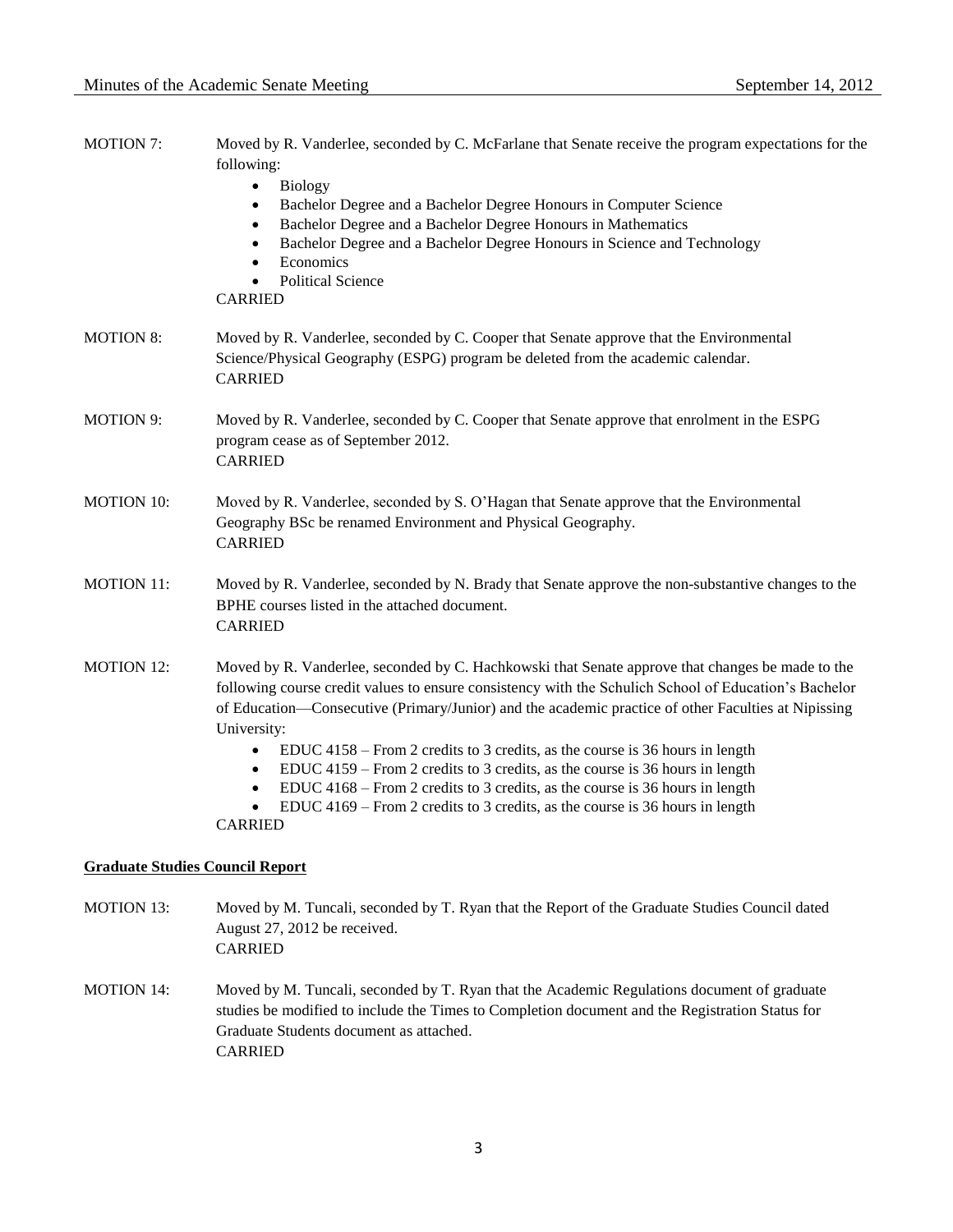## **Research Council Report**

| <b>MOTION 15:</b> | Moved by M. Tuncali, seconded by H. d'Entremont that the Report of the Research Council dated July<br>$10, 2012$ be received.<br><b>CARRIED</b>                                            |
|-------------------|--------------------------------------------------------------------------------------------------------------------------------------------------------------------------------------------|
| <b>MOTION 16:</b> | Moved by M. Tuncali, seconded by C. Cooper that the members listed in the attached document serve on<br>the Research Council for a period of two years.<br><b>CARRIED</b>                  |
| <b>MOTION 17:</b> | Moved by M. Tuncali, seconded by R. Gendron that the Canada Research Chair vacated by Dean<br>Bavington remain in the field of Environmental History or a related field.<br><b>CARRIED</b> |

### REPORTS FROM OTHER BODIES

### Board of Governors

Senator Evans reported that during the summer, two special meetings of the Executive Committee were called. On July 4, the Executive Committee approved, on behalf of the Board of Governors, the audited financial statements for the Nipissing University Pension Plan for the year ended December 31, 2011.

The second special meeting held this summer occurred on August 27. The Executive Committee, acting on behalf of the Board of Governors, approved the Nipissing University Faculty Association Full-Time Academic Staff Bargaining Unit (NUFA) collective agreement for the period May 1, 2012 to April 30, 2015 subject to ratification by the full-time faculty members. It has since been ratified by the full-time faculty.

The Committee also approved a motion awarding the contract for the interior renovations to the old Library space. Following the presentation of a summary report from the Vice-President Academic and Research, motions were approved by the Executive Committee, acting on behalf of the Board, for the reappointment of Dr. Craig Cooper as Dean of Arts & Science and Dr. Rick Vanderlee as Dean of Applied & Professional Studies, each for a five-year term.

A separate discussion occurred about the search committee for the position of Vice-President Finance and Administration. The Board Executive, acting on behalf of the Board, approved the recommendation of the Search Committee to appoint Richard Onley as VPFA effective September 12, 2012.

Although the first Board meeting occurs on October 10; there have been several major Board-related functions over the course of the past few months. The Orientation for New Board members occurred on August 28. The Board Annual Dinner is scheduled for September 20 and plans are being finalized for the Annual Board Conference on November 3 & 4.

### Alumni Advisory Board

Senator Feretycki reminded senators that registration is still open for homecoming on October 19 and 20. Homecoming will include the official opening of the new Surtees gym. The year of celebrations has begun and senators were told to expect more planned events.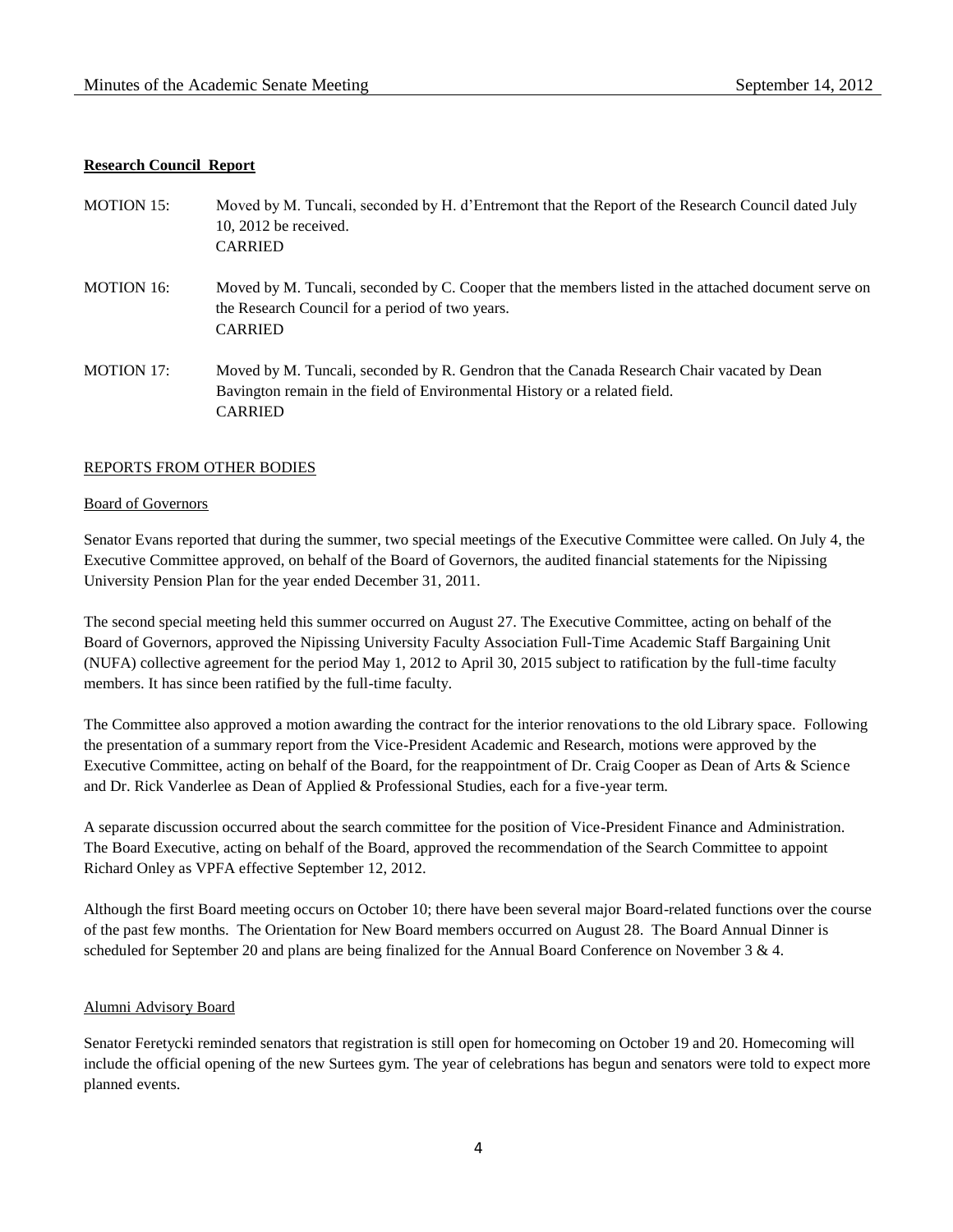### Council of Ontario Universities

Senator Nadeau, academic colleague to COU provided a brief synopsis of what COU does. He indicated that the academic colleagues are always developing working papers to be delivered to the COU Executive Heads. On September 27, there will be a strategy session at COU

### ANNOUNCEMENTS

The interim President and Vice-Chancellor, Senator Paine-Mantha, began her announcements by relaying her pleasure at meeting 13 new faculty at the New Faculty Orientation. She also welcomed all senators back for the 2012-13 academic year.

Congratulations were extended to both sides of the bargaining teams for achieving a successful contract conclusion.

The President reported that Dr. Dave Marshall has been appointed for a 2-year term to the Quality Control Audit Panel. He is recognized for his expertise in Education. Thanks were offered to Drs. Jim McAuliffe and Trevor Smith who agreed to represent Nipissing University on the Ontario Interdisciplinary Council for Aging and Health (OICAH).

Two complimentary letters were recently received by the President. The first letter was from a former student, and now instructor in the Native Classroom Assistant Diploma Program, Natalie Corkery. Natalie praised the efforts of Laurie McLaren from the Office of Aboriginal Initiatives and Nipissing University for their participation in the Hemispheric Indigenous Experience Program in Peru this past August. The President also congratulated all the faculty members from the History department that were named in a letter of appreciation from a former student Adam Lake. Adam is pursuing a Master's degree in Medieval History from the University of Toronto.

The President reported that as of September 14, 2012, new student enrolment in undergraduate programs is down by 37 students. This means Nipissing will need an additional 74 new students for the January intake to make up for the reduction.

The President noted that the Executive group has been busy for most of August preparing a Strategic Mandate Agreement (SMA) which must be submitted to the Minister of Training, Colleges and Universities by September 30, 2012. This document, which is limited to eight pages, will define key attributes of Nipissing and where Nipissing will be focusing over the next five years. The process began early in the summer with the template only being provided to universities the first week of August. There were a number of roundtables at various colleges and universities throughout the province along with meetings at COU to discuss the pending SMAs. The President noted that she has been working with the deans and department heads to try and best position Nipissing within the Minister's framework, while at the same time allowing for some flexibility to manoeuvre over the longer term. As well, the SMAs must be able to clearly identify how it supports the Ministry's mission outlined in the Strengthening Ontario's Centres for Creativity, Innovation and Knowledge discussion paper, which was released in July 2012. The President explained that once the statements are filed, the minister will read them and pass them on to HEQCO who will then review the statements and their contents and ascertain if the institution's plans and goals are realistic and obtainable. The final evaluations from HEQCO will go back to the Minister. Certain institutions will be identified as "leaders." The President stressed that our entire institution must be on side and able to back up our claims. She further added that the document along with the cover letter must be able to grab the Minister's attention. The President is relying on the VPAR and Deans to share the information in the SMA with their constituent groups.

The Vice-President Academic and Research reported that the review for the Anthropology program has just been completed and the report for the Bachelor of Social Work program has been received. Senator d'Entremont reminded senators that the deadline for the Research Achievement Awards is October 15. Notice has been received that the joint submission with Wilfrid Laurier on the Indigenous Masters in Public Administration program was not successful. He indicated that the submission could possibly be reworked into an undergraduate program in Aboriginal government. There also is going to be a submission for a CRC chair in Physical Activity Promotion in Cancer Survivorship.